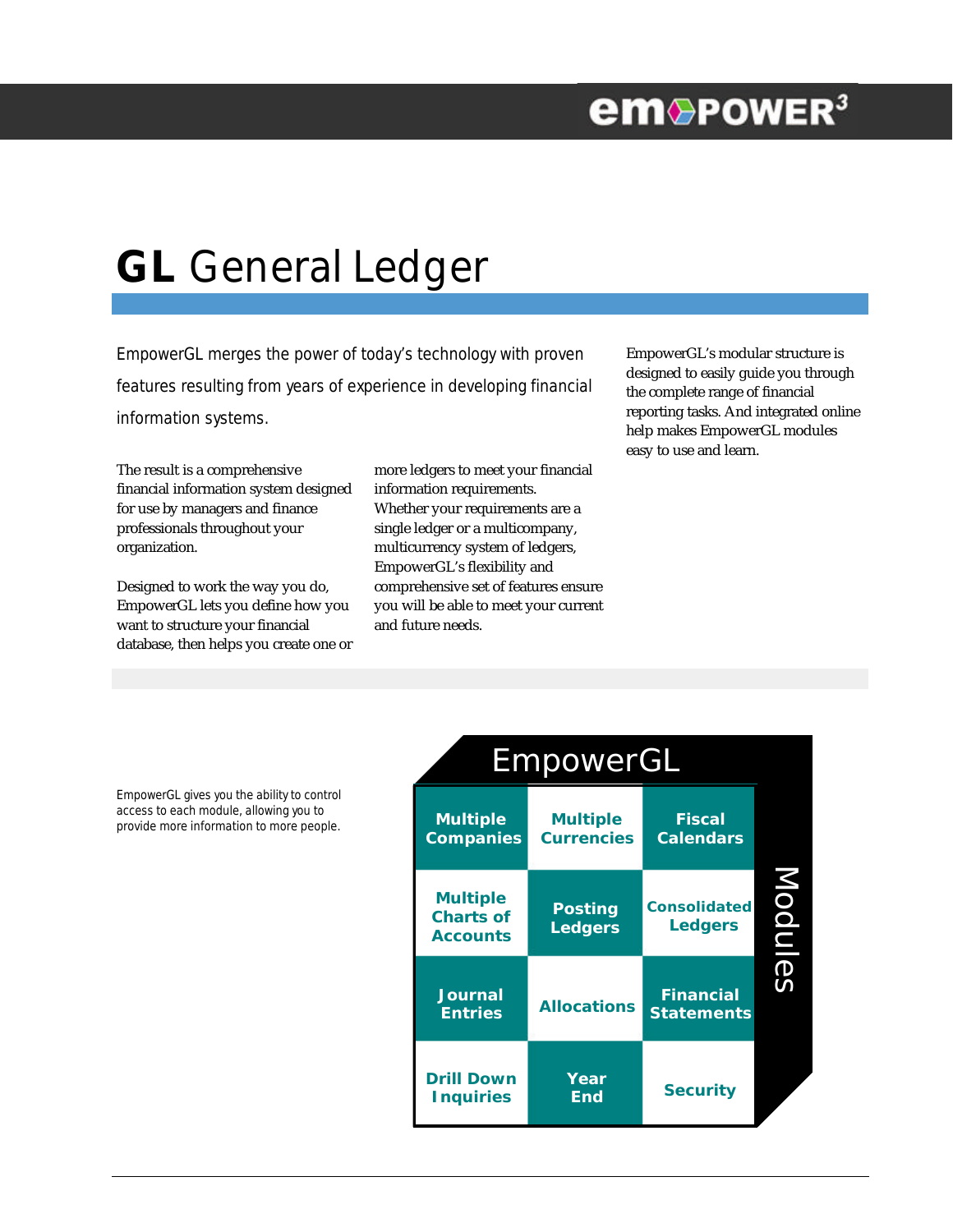## A Table Driven Financial Structure Provides Compatibility Today And In The Future

With EmpowerGL, you define your financial structure using tables. For many organizations, a single financial structure is all that is required. However, a unique feature of EmpowerGL is that organizations with complex financial reporting requirements may create multiple financial structures. This is especially useful for corporations with multiple currencies or fiscal calendars.

#### **Fiscal Calendars**

The first component of EmpowerGL's financial structure is your fiscal calendar. Each fiscal calendar may have an unlimited number of fiscal periods. Short fiscal years, and the ability to have more than one fiscal year open at a time, are additional features of EmpowerGL's fiscal calendars.

#### **Financial Balances**

EmpowerGL's financial structure also includes the ability to define an unlimited number of balance types. Actual, Budget, Last Year, Forecast and Revised Budget are just a few examples of the unlimited balance types you may define.

#### **Chart of Accounts**

An unlimited number of accounts may be defined in your Chart of Accounts, and multicompany organizations may define more than one Chart of Accounts. Each detail account is assigned to one or more title accounts to easily create account groups for your financial statements. Changing the account groups is as easy as clicking your mouse.



## Flexible Ledgers Organize And Consolidate All Of Your Financial Balances

In EmpowerGL, you create one Posting Ledger for each company. Ledgers are assigned a fiscal calendar, a currency, and a chart of accounts.

Each Ledger also contains the organization hierarchy used to consolidate information for financial reporting. Since EmpowerGL automatically

consolidates all posted journal entries to each level within your hierarchy, you always have online access to current balances for any department, division, etc..

Changes to your organization relationships can be made at any time. You may add new departments, change reporting relationships, or merge two or more departments or divisions. EmpowerGL will automatically correct the ledger balances to reflect your changes.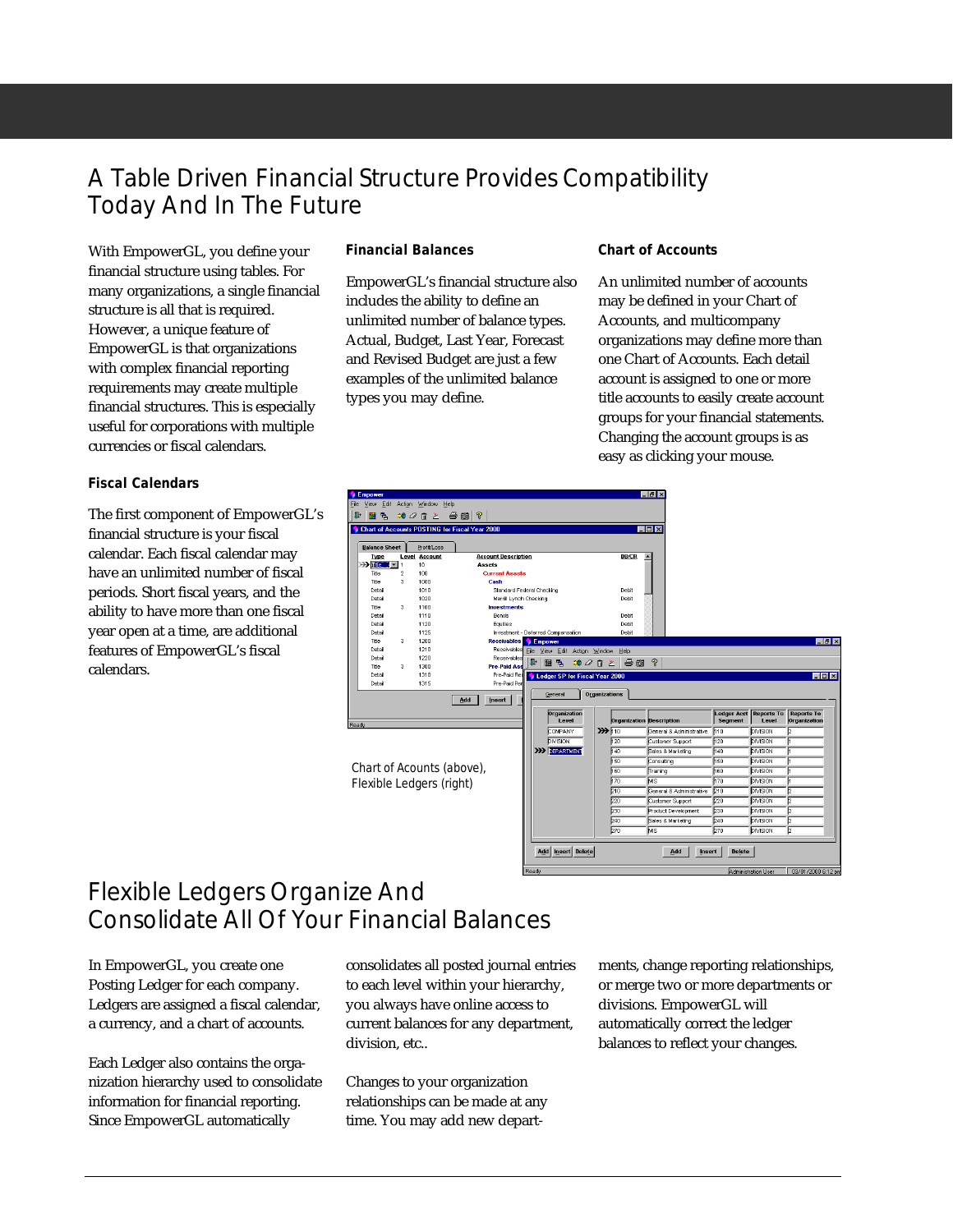### Having More Ways To Create And Balance Journal Entries Saves Time And Increases Accuracy

EmpowerGL offers flexibility in creating a variety of journal entry types including the ability to automatically copy or reverse any posted JE.

#### **General Journal Entries**

Each General JE contains free form reference columns to record the source and reason for the journal entry.

#### **Standard Journal Entries**

Standard Journal Entries save time by automating entries which happen each period. EmpowerGL contains special features which make editing SJEs easy. Being able to change the value of a reference column for all transactions with a single edit, or entering new amounts by scrolling down the amount column are just a few examples of how EmpowerGL can save you time.

#### **Imported Journal Entries**

Imported Journal Entries are created by non-Empower applications and imported into EmpowerGL using a standard Windows file command.

#### **Allocations**

Allocations automate a variety of journal entries by letting you allocate overhead or shared expenses back to operating departments based on fixed or variable percentages.

Allocations may be based on a number of different methods including:

- Fixed percentage
- Percent of department sales to total sales
- Percent of operating expenses to total expenses
- **n** Production units
- **Headcount**



## Better Financial Statements Lead To Better Decisions

While EmpowerGL makes setup and entry of financial information easy, it really excels at getting information out in a way that enhances your ability to analyze your financial position. Consolidated reports, departmental income statements, graphs, and charts are readily available.

#### **Standard Reports**

EmpowerGL is delivered with a library of ready to use report formats.

You can use the reports as is, or use PowerBuilder's comprehensive report writer, InfoMaker, to make changes.

#### **Custom Reports**

When it comes time to create additional financial statements, the power of InfoMaker allows you to create a variety of report formats. Important analysis such as percent of sales, comparison of budget to actual,

or graphs of sales and profits by quarter are just a few examples of InfoMaker's capabilities.

And EmpowerGL includes special features to make authoring new reports even easier. Database views eliminate the need for the author to understand the relationships between the tables in the financial database, while EmpowerGL's standard selection windows enable you to tailor the contents of each report.